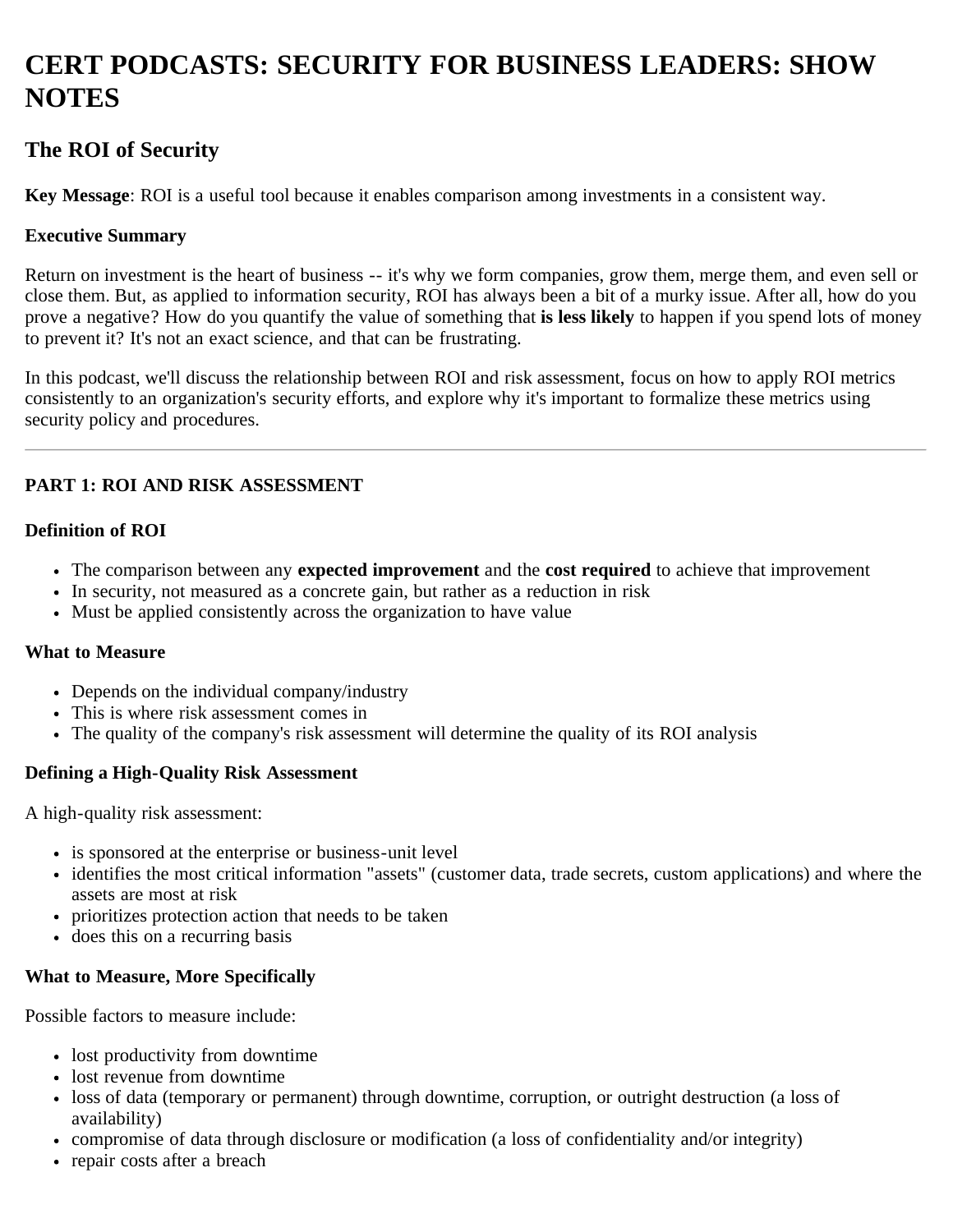loss of reputation if the breach becomes publicly known

How far should you go in measuring various factors? It's up to you!

**Suggestion**: Measure ROI the same way across the board. What are you already using to measure ROI in other divisions of your company? Be consistent! **Security is part of the big picture, not an island.**

## **PART 2: ROI METHODS**

### **Two Example Measurement Methods: Payback and NPV**

### **Payback**:

- compares annualized loss expectancy (ALE) with expected savings as a result of an investment
- if savings are greater, ROI is positive
- annualized loss expectancy  $=$  (probability of negative event)  $*$  (cost of negative event)
- expected savings expressed as:
	- a reduction in the probability of the event. (For example, implementing a training program to teach users to use stronger passwords likely would reduce the chance of password compromises.)
	- OR a reduction in the impact (cost) of the event. (For example, storing backup tapes in a geographically distant area would reduce the impact but not the likelihood of earthquake damage.)

### **Payback Example #1**

A company faces a 90% chance that an outsider will compromise one of its users' passwords in the coming year, causing a security breach. This is the **probability** of the negative event.

If the company does suffer a password compromise, the **cost** of the incident is estimated to be \$150,000 based on historical data.

Therefore:

Annualized loss expectancy =  $(.9)(\$150,000) = \$135,000$ 

The company is considering a security awareness training program to help mitigate this risk by teaching employees to use stronger passwords and protect their passwords more diligently. The company estimates this training program will reduce the chance of a password compromise to 30% per year.

Therefore:

Annualized loss expectancy =  $(.3)($150,000) = $45,000$ 

The cost of the negative event, if it occurs, did not change. The probability did!

To find expected savings, just take the difference:  $$135,000 - $45,000 = $90,000$ 

On average, the company will save \$90,000 per year if it implements the training program.

This **expected savings** must be compared against the cost of the training program to determine ROI.

Note that the company is not guaranteed to save \$90,000 in **each** year (a password compromise still will occur in 3 out of 10 years). The \$90,000 is an average.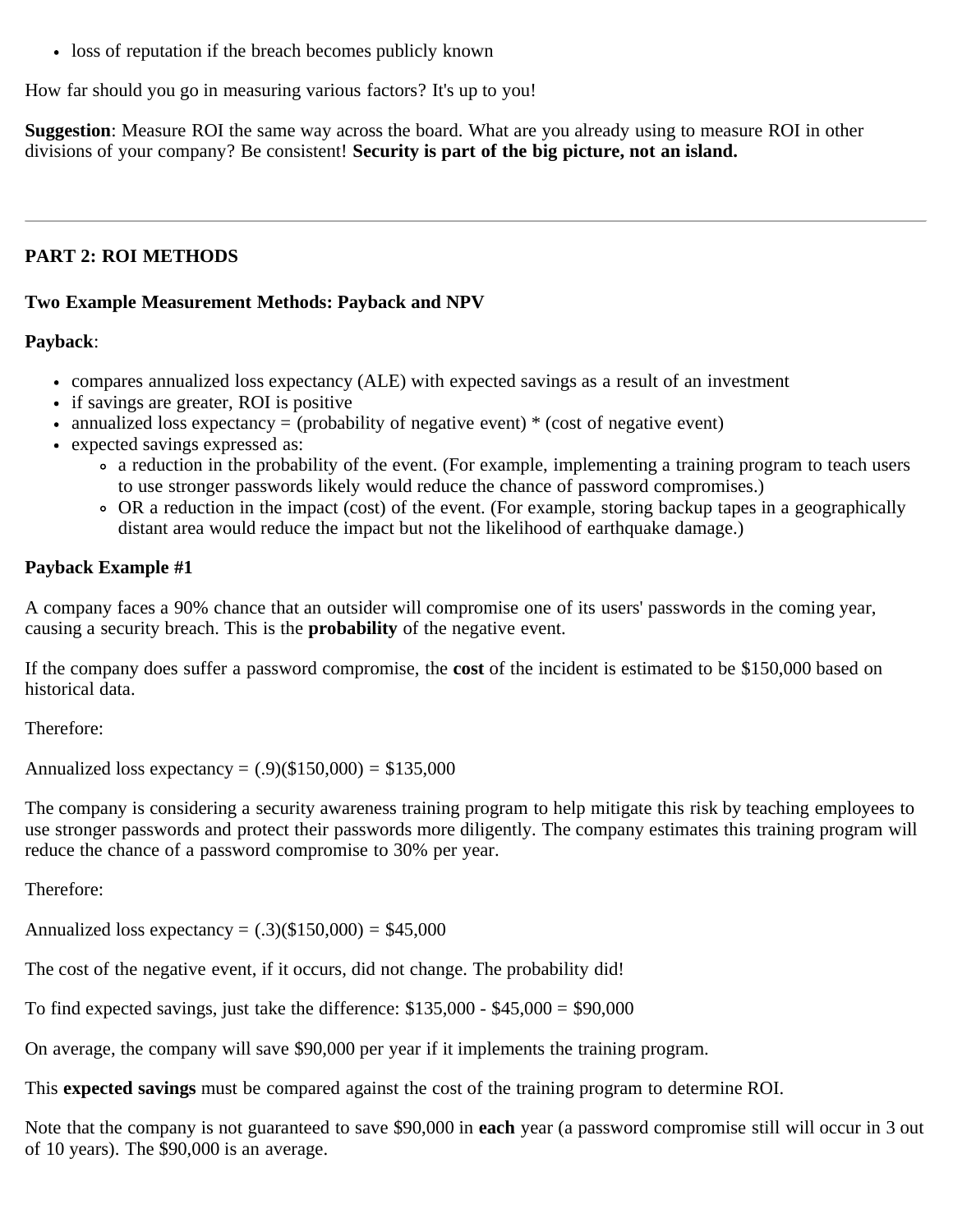So, if we measure savings for 3 years, the security awareness program will produce savings of  $$90,000 * 3 = $270,000$ . If the awareness program costs less than that up-front, the ROI is positive (but, as we'll discuss later, that may not be enough!)

# **Payback Example #2**

Let's consider an example dealing with identity theft. If a credit card issuing company expects it would cost \$20 million to recover from a website breach leading to widespread identity theft (capture of user-entered ids and passwords), and the chance of such a breach in any given year is 5%, then:

Annualized loss expectancy =  $(.05)(\$20,000,000) = \$1,000,000$ 

If the company could lower its annual risk to 1% by purchasing a new, well tested web interface with more rigorous authentication controls, then:

Annualized loss expectancy =  $(.01)(\$20,000,000) = \$200,000$ Expected savings per year: \$1,000,000 - \$200,000 = \$800,000

Cost of new software: \$50,000 One-time installation cost: \$20,000 Maintenance cost (ongoing): \$10,000 per year Time horizon: 3 years Total costs:  $$50,000 + $20,000 + $10,000 + $10,000 + $10,000 = $100,000$ 

 $ROI = (3)($800,000) - $100,000 = $2,300,000$ 

# **Net Present Value (NPV)**

- **Similar to payback** but builds on it
- Takes into account the **time value of money** (money tomorrow is worth less than money today)
- NPV applies to both savings and costs. Because a dollar amount in the future is (usually) worth less than the same dollar amount today, NPV helps you get a more accurate read on the value of all present and future savings and costs **in today's dollars**.
- Depends on discount rate a larger economic indicator set by the Federal Reserve. Discount rate fluctuates over time, but you can use the current rate since we are interested in finding the overall value in today's dollars.

# **NPV Example #1**

Let's look at our password compromise example from earlier, using the proposed security awareness training program. NPV just builds on payback.

Discount rate  $= 10\%$ Expected savings  $=$  \$90,000 per year  $NPV = Expected Savings / (1 + discount rate)$  ^ t

In one year:  $$90,000 / (1.1)^{1} = $81,818$ In two years:  $$90,000 / (1.1)^2 = $74,380$ In three years:  $$90,000 / (1.1)^{3} = $67,618$ 

Add together the savings in all years for **total savings**: \$223,816

Subtract the total cost of the training program from the total savings to find the ROI.

# **NPV Example #2**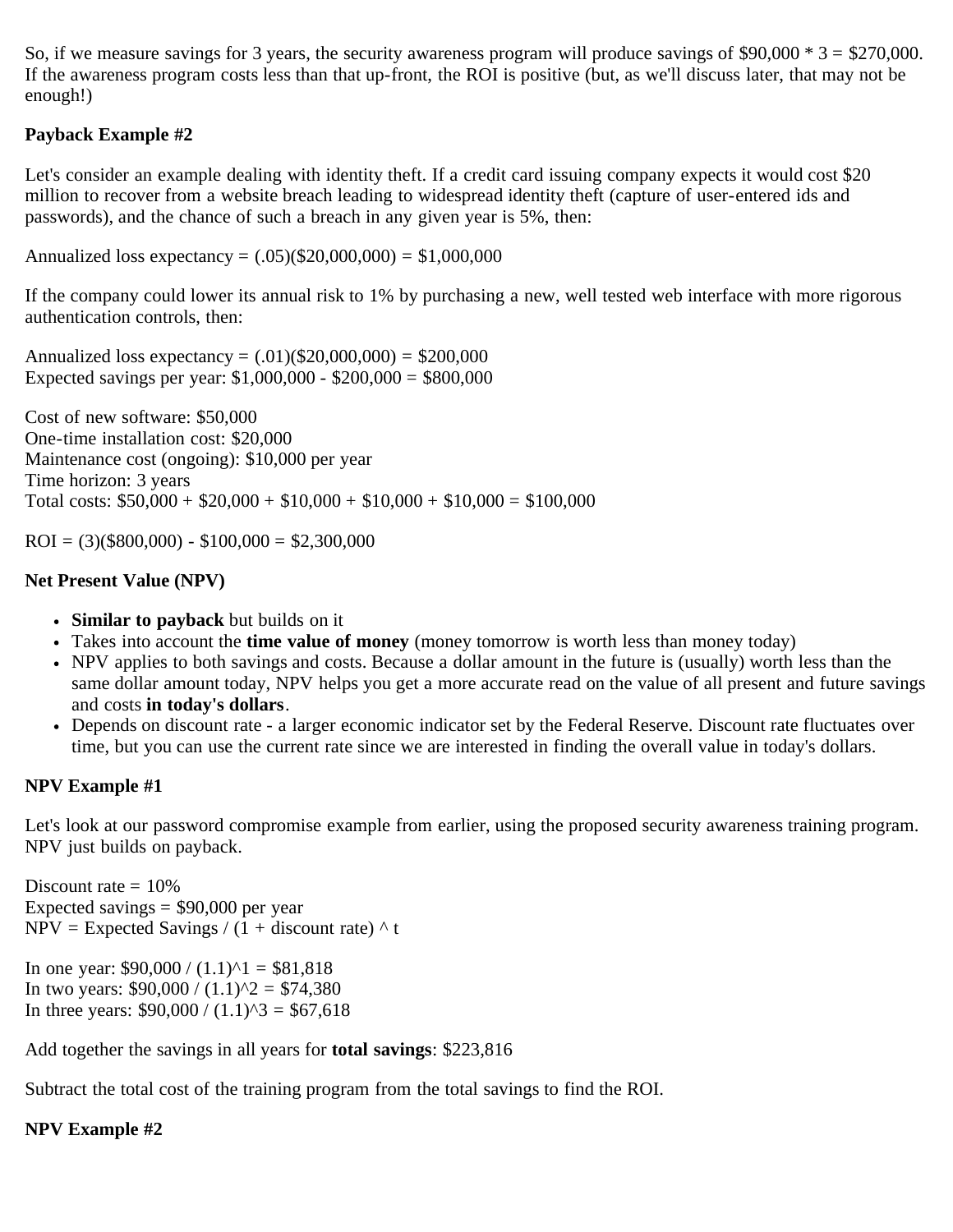Discount rate  $= 10\%$ Expected savings  $=$  \$800,000 per year  $NPV = Expected\ Savings / (1+discount\ rate)^{1/2}$ 

In one year:  $$800,000 / (1.1)^{1} = $727,273$ In two years:  $$800,000 / (1.1)^2 = $661,157$ In three years:  $$800,000 / (1.1)^{3} = $601,052$ 

Total savings =  $$727,273 + $661,157 + $601,052 = $1,989,482$ 

Costs right away:  $$50,000$  (purchase) +  $$20,000$  (installation) =  $$70,000$ Costs in one year:  $$10,000 / (1.1)^{1} = $9,091$ Costs in two years:  $$10,000 / (1.1)^2 = $8,264$ Costs in three years:  $$10,000 / (1.1)^{3} = $7,513$ 

Total costs =  $$70,000 + $9,091 + $8,264 + $7,513 = $94,868$ 

 $ROI = $1,989,482 - $94,868 = $1,894,614$ 

### **Optimal Time Horizon**

- Longer than a year allows you to unlock the value of NPV
- Shorter than five years beyond this point, calculations are less accurate due to uncertainty about external factors

#### **When to Invest**

Economists Lawrence Gordon and Martin Loeb of the University of Maryland have done studies that showed security investments are only worthwhile if the cost is 37 percent or less of the expected gain.

So, for example, if you calculated you would save \$10,000 if you implemented a training program, you should only invest if the program costs \$3,700 or less.

However, it's important to note that Gordon and Loeb's standard is only a rule of thumb and may vary according to the business environment.

For example, the business environment for many companies shifted after the Veterans Administration's reported loss of millions of veterans' personal information in May 2006. The root cause was theft of an employee's laptop computer, which contained unencrypted sensitive data. More organizations now may be likely to implement requirements for encryption of sensitive data stored on portable devices - no matter the cost. Refer to the article "U.S. government mandates laptop security" at<http://www.securityfocus.com/brief/239>.

### **PART 3: USING ROI IN THE REAL WORLD**

### **The Value of ROI**

- The value is not necessarily in the hard numbers themselves
- The value is in two things:
	- 1. the quality of your risk assessment -- a good, thorough risk assessment will lead to meaningful results; a poor risk assessment will lead to misleading results
	- 2. consistent use of the same ROI measurement method across multiple projects, which provides a meaningful comparison among alternatives. This means the same factors must be assessed for each